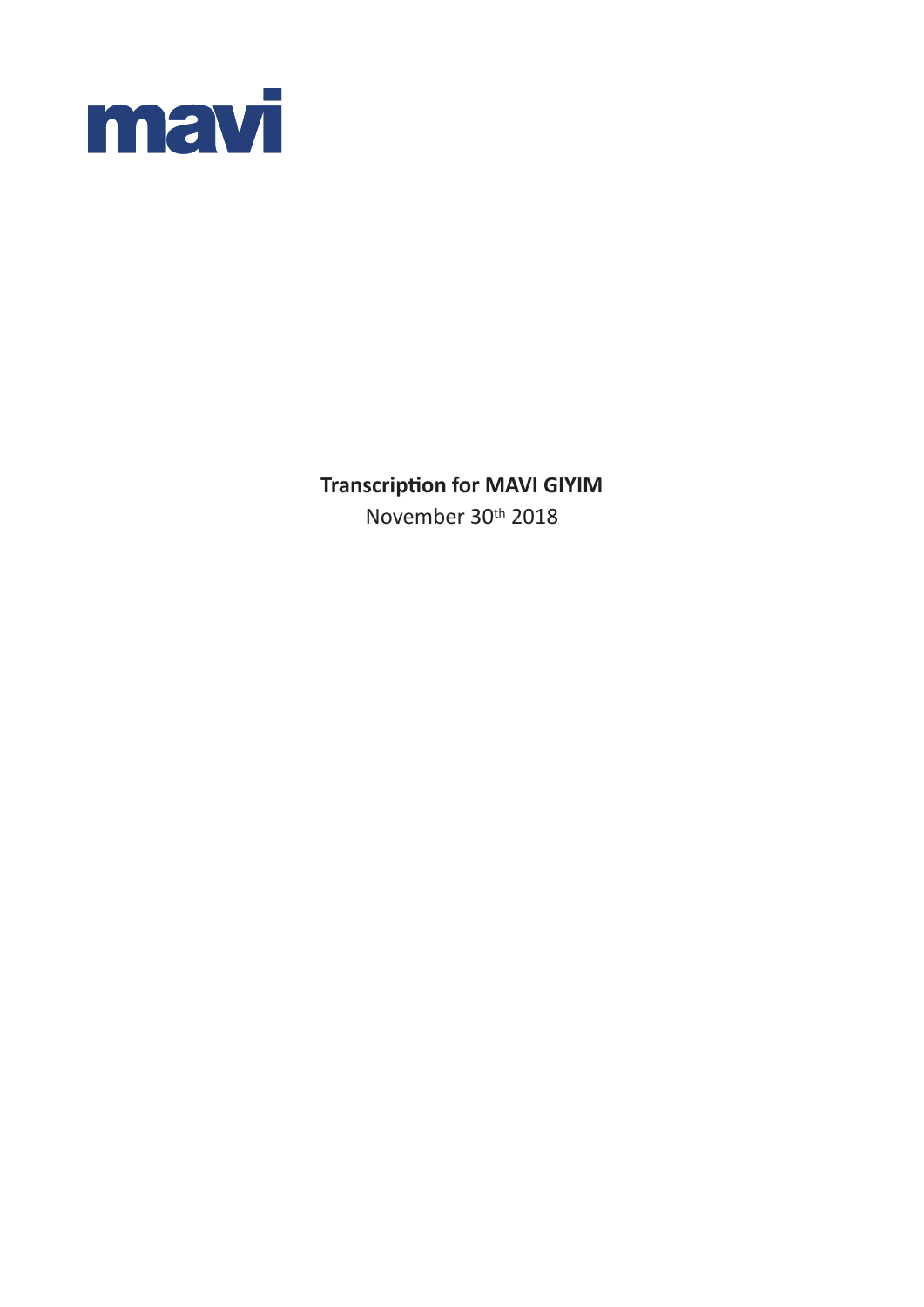

# **Presentation**

# **Operator**

Ladies and gentlemen, welcome to Mavi Nine Months 2018 results conference call and webcast. I will now hand you over to Mr Cüneyt Yavuz, CEO. Sir, the floor is yours.

# **Cüneyt Yavuz**

It is a pleasure to be with all of you. Today, once again, I am with my CFO, Tuba, and IR Head Duygu.

Without losing any time, I will just hit the road running and start the presentation. Welcome to our conference call regarding the financial results for the third quarter and nine months ending of October 31 2018. As you know, we have started the fall/winter 2018 season on the 1st of August and the third quarter results reflect the performance of the first half of our fall/winter 2018 season. I will be taking you through our operational and financial results for the period and will share some insights on the current trends in the operating environment. We will also provide you with an update on our expectations for the financial year 2018. We have already received questions from our analysts and investors and I will try to address them throughout the presentation. Of course, should you have any further questions, as always, I will be happy to answer them at the end of our call.

Let's start with slide two with the key highlights for the period. In the nine months of 2018, our consolidated revenue grew by 32% to TL 1.778 billion. Following a very strong quarter, our nine months EBITDA grew by 46% to TL 304 million, resulting in a 17.1% of EBITDA margin. Net profit also grew by 20% and reached TL 101 million. We held back in store opening decisions in the third quarter given the high uncertainty in the market. Store rollout for the nine months remains at seven openings in Turkey. As of end October, we have 294 own-operated stores in Turkey and 425 monobrand stores globally including franchises. Mavi Turkey retail business delivered a solid like-for-like revenue growth of 23.5% on top of the strong growth performance of last year. Mavi continues to stand out as a loved brand, consumers continue to choose Mavi to shop. We acquired 905K new customers in the nine months of 2018. We currently have 5.2 million active loyalty cardholders and our happy customers will continue to be our key enabler for continued future growth.

Moving onto slide three, we have seen a strong sales performance in the third quarter of 2008, both in Turkey and in international markets and in every sales channel.

In the first nine months of 2018, our total revenue grew by 32%, reaching TL 1.778 billion out of which 64% was in retail, 33% was in wholesale and 2.6% in ecommerce. Global ecommerce sales grew by 83%, more than double the growth rate of all other channels. In the nine months of 2018, sales in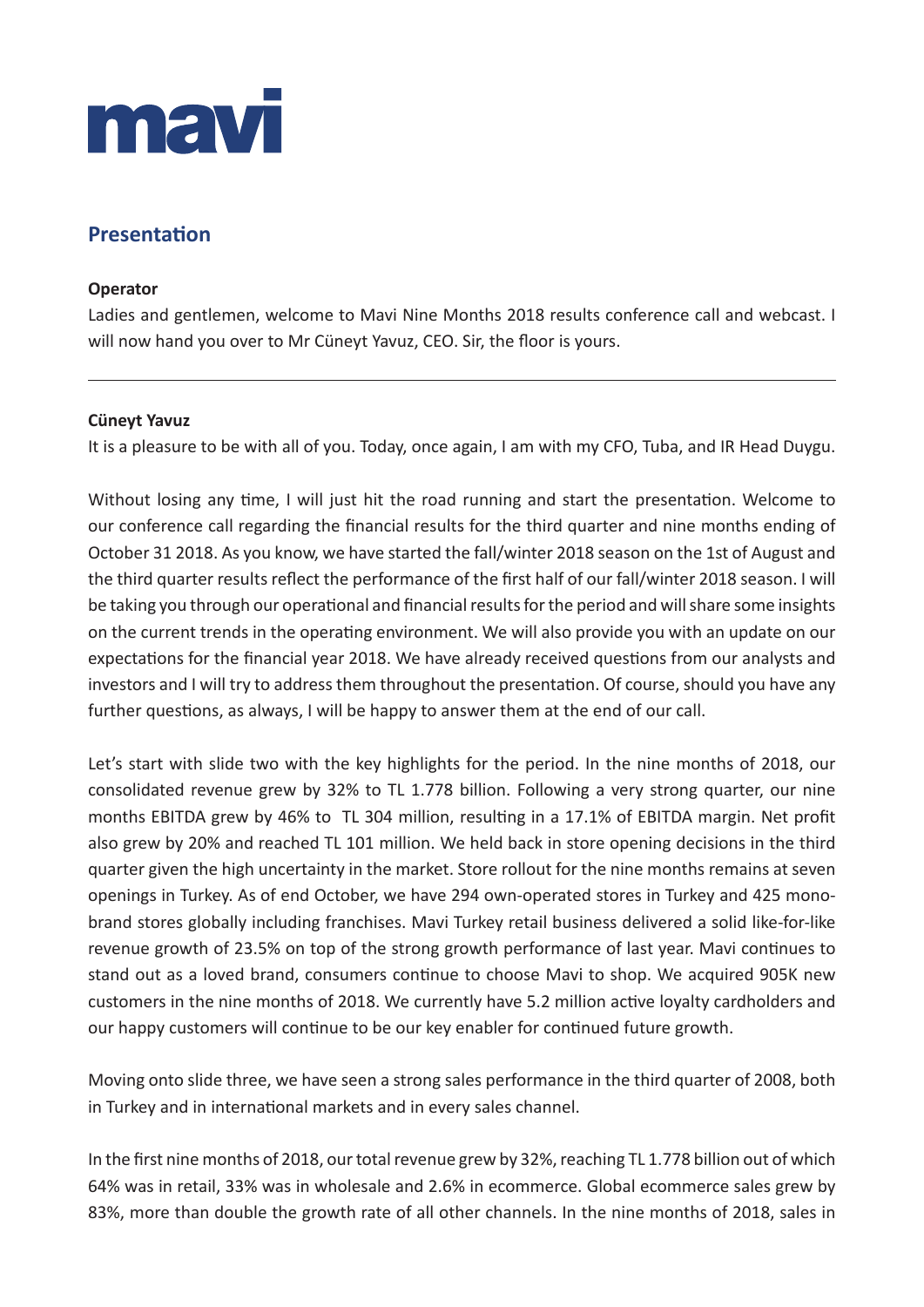

Turkey grew by 31% with 32% growth in retail, the main driver of our domestic business. Wholesale channel grew by 26% and e-comm sales grew by 65%. International market sales performance picked up in the third quarter and we have also seen the expected positive contribution of the currency impact on our top line. International sales growth for the nine months realised at 36%. In line with Mavi's strategy to drive an important portion of its international expansion via online channels, international ecommerce sales grew 110% in the same period.

Moving onto slide four, let us focus on Turkey retail business. Given the recent financial turmoil and regulatory developments, we remained very prudent in new store openings and have completed the third quarter at the same level we started. In the nine months of 2018, we opened a total of 10 new stores and closed three, resulting in seven net additions. As you know, we had initially guided for 25 net new store openings for 2018, and had revised our guidance in September down to 20 openings. We constantly review all our investments on efficiency basis, and we are planning to complete 2018 with a net of 16 new stores and expansion of 13 stores.

As of the end of October, we have 294 owned-operated stores over 146,500 square metres of selling space in Turkey. New stores and the expansion of nine stores accounted for more than 7,000 square metres of additional selling space. As we continue to open larger stores, average store size reached 498 square metres. As a result, Turkey retail revenue growth of 32% was mainly driven by like-for-like growth in the nine months of 2018.

Now to elaborate further on our like-for-like performance, let's move onto page five. Following a very strong 27+ percent like-for-like performance in quarter three, we are again reporting a very solid like-for-like growth of 23.5% for the nine months of 2018. Of this like-for-like growth, 13.7% is driven by transaction growth and 8.6% by basket size growth. Mavi, today, is even a stronger leader in the apparel industry, thanks to its healthy brand positioning and top of mind awareness. It is important to note that consumer confidence has remained strong behind our Mavi business in year-to-date 2018, and we continue to benefit from increases in traffic and conversion rates, coupled with steady growth of new customer acquisitions. We believe this is driven by Mavi's right product offering at the right price, along with our superior service and quality, which is fuelling increased customer loyalty.

Now, let's take a closer look at our category-based performance and move to slide six. We are happy to report that both our denim and lifestyle categories are performing very strong. We have happy customers shopping across the whole range of products in our portfolio. Our denim category, including jeans shirts, jackets and dresses grew by 25% in the first nine months of 2018. Across the lifestyle categories, we again delivered very strong results. The knits category, which consists of t-shirts and sweaters constitute 22% of sales and have grown 40% in the nine months of 2018. Sales growth in shirts with 40%, jackets with 43% and accessories with 31% clearly indicate that the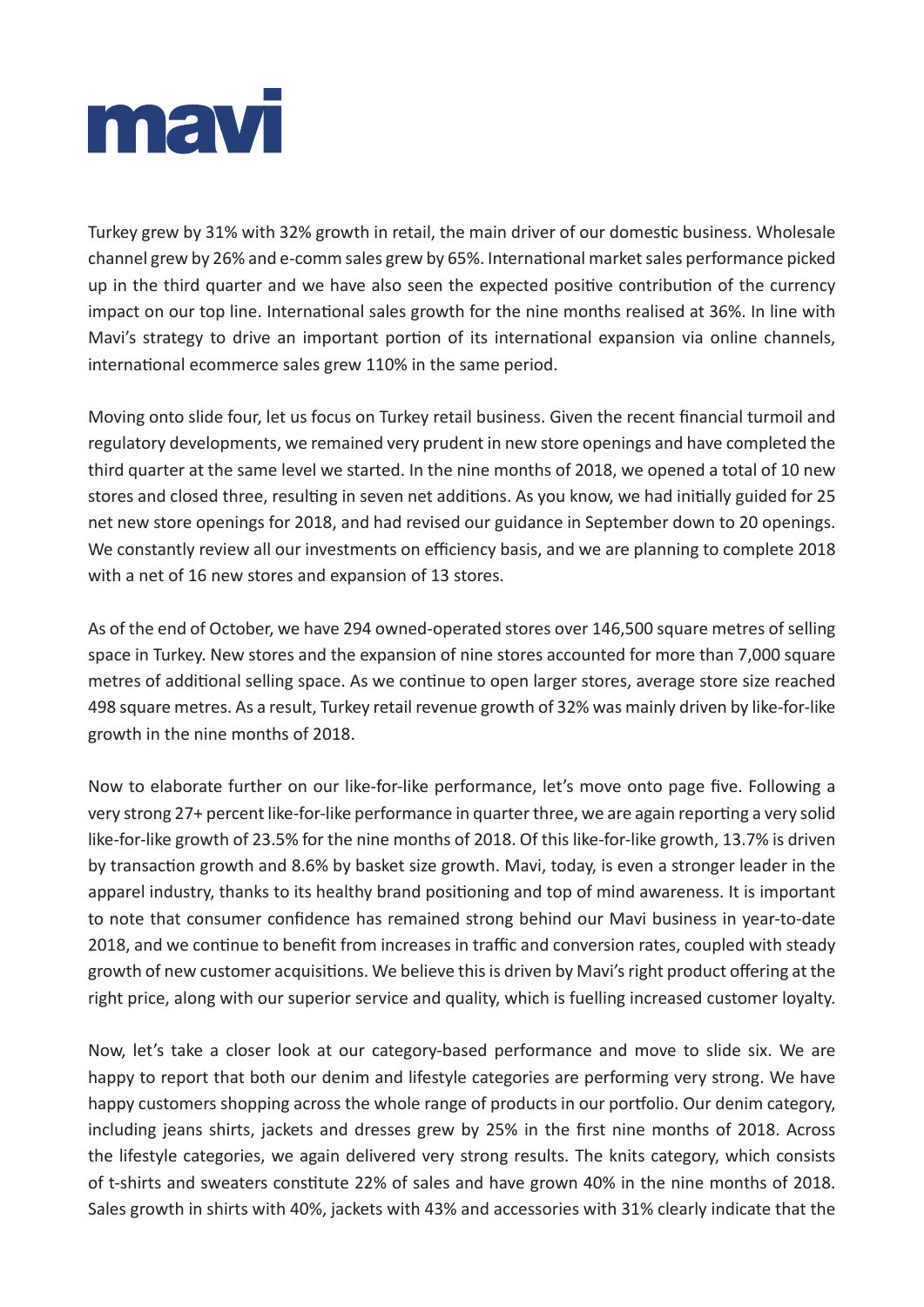

appeal and demand for Mavi is on a solid continued growth trajectory.

Let's move onto review our margin performance on slide seven. We have been guiding for improving margins going forward through better planning and markdown management, better rent/sales ratios and operational productivity rising from economies of scale, especially supported by our like-for-like retail performance. As you know, there have been major developments in our trading environment this year that have not been included in our initial planning. Nevertheless, Mavi has been able to deliver the promised margin improvements above its targets. Our gross profit grew by 26%, delivering 170 basis points improvement against same period last year. Our EBITDA grew by 55% in quarter three and 46% in nine months, delivering 17.1% margin with 170 basis points improvement. The currency volatility in the third quarter and the increased financing costs had a negative impact on finance costs and, hence, on net income. Excluding the FX gain/loss, net income in quarter three would have been improved by 54%. In the nine months of 2018, net income grew by 20%.

Now, I would like to move onto page eight to take you through our working capital progress. Today, as a leading retailer, we are even more focused on efficient working capital management, improving speed-to-shelf and on achieving successful sell-through rates. We continue to see the results of our multifunctional planning efforts as we improve our open-to-buy supply and allocation planning and inventory management. Our working capital as of nine months stands at 6.9% of last 12-month sales. The slight increase in working capital requirement is mainly driven by the increase in inventory levels, which is a result of more expensive cost of goods in fall/winter season and the currency impact from international inventory. We have generated TL 229.6 of operating cash flow, resulting in a cash conversion level of 75%.

Moving onto slide nine, we spent TL 43 million on capital expenditure in nine months of 2018, most of which was related to new store openings and store expansions. CapEx to sales ratio is now at 2.4%, as we prioritised the quality of new openings and expansion of existing stores, we foresee below 4% CapEx to sales ratio for the full year, lower from the previously guided 5%.

A few comments on our debt mix. With strong cash generation, our net debt level has reduced to TL 93 million as of end of October 2018, despite the currency impact. Our leverage multiple is now 0.3 times last 12 months EBITDA.

In terms of the currency composition of our debt, majority of our hard currency credit on our consolidated balance sheet, which is 23% of our total debt, is related to Mavi U.S., Mavi Canada and Mavi Russia and are covered by their own sales in their local currencies, resulting in zero currency risk. All of the FX-denominated debt of Turkey is now fully hedged and tied to forward contracts. 56% of total of our debt is already in Turkish liras. Deleveraging and staying unexposed to currency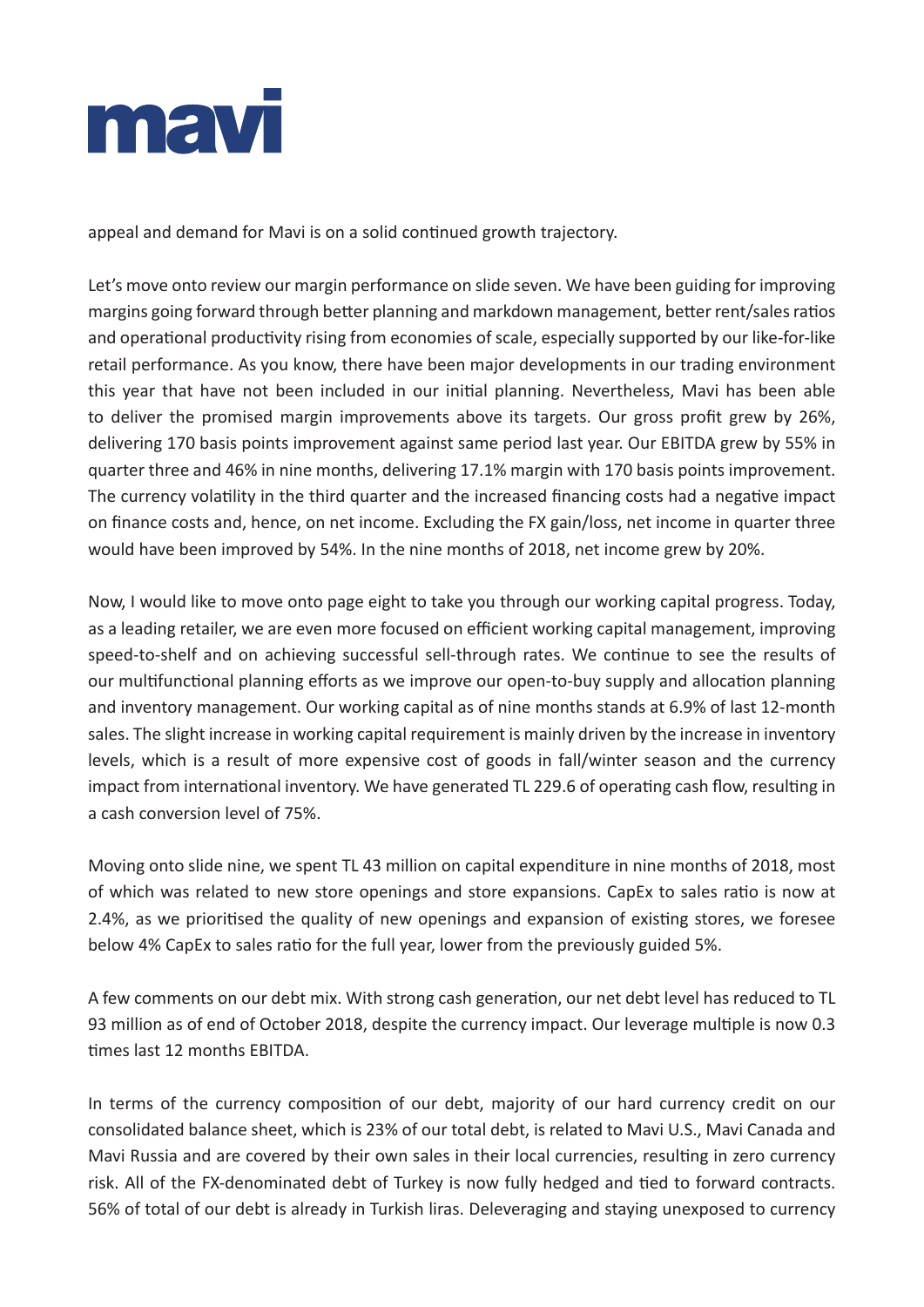

fluctuations will continue to be one of our top priorities moving forward.

On slide seven, I would like to elaborate a few minutes on our rent management in Turkey retail stores. As you know, in accordance with the recent Turkish Government decree, all of our rent contracts have been translated into Turkish lira as of October 2018. This is a positive development for us, removing volatility and uncertainty of a major cost item. We continue to manage rental costs with a focus on target rent/sales ratio, which as you can see from the chart, has improved in quarter three despite the high exchange rate volatility.

Moving onto slide 10, I am happy to give you some good news regarding our full year expectations. Given the outperformance of the business in the nine months and including the impact of the macroeconomic developments on our business, we have revised our full year expectations. As you know, last quarter we gave a guidance update and increased our top line expectation to 30% versus the original 25%. We are keeping our 30% top line growth guidance. We have a better like-for-like growth projection, which was already revised to 20% versus the original expectation of 16%. We now believe it will be above 20%. Traffic and conversion is very healthy and still trending strong as of month to date November. We believe Mavi is well positioned to continue to win in this challenging environment.

Given the very strong results in nine months, we are revisiting our EBITDA margin target to 15% from the previously stated "above 14%". We had revised our CapEx plans down at the end of second quarter to 20 openings of the planned 25 stores and the expansion of 15 stores in 2018, considering the cost of capital and on-going rent negotiations. We now project that we will complete the year with 16 net new store openings and 13 store expansions in total. In accordance with the store rollout plan, we foresee our CapEx spending to stay below 4% of consolidated sales. I find it important to reiterate that as Mavi we are not experiencing any slowdown in demand or weakness in the trading environment as of today. The like-for-like growth in Turkey retail operations in month to date November is still trading at above 20%.

Thank you for listening and I am now more than happy to take any questions that you may have.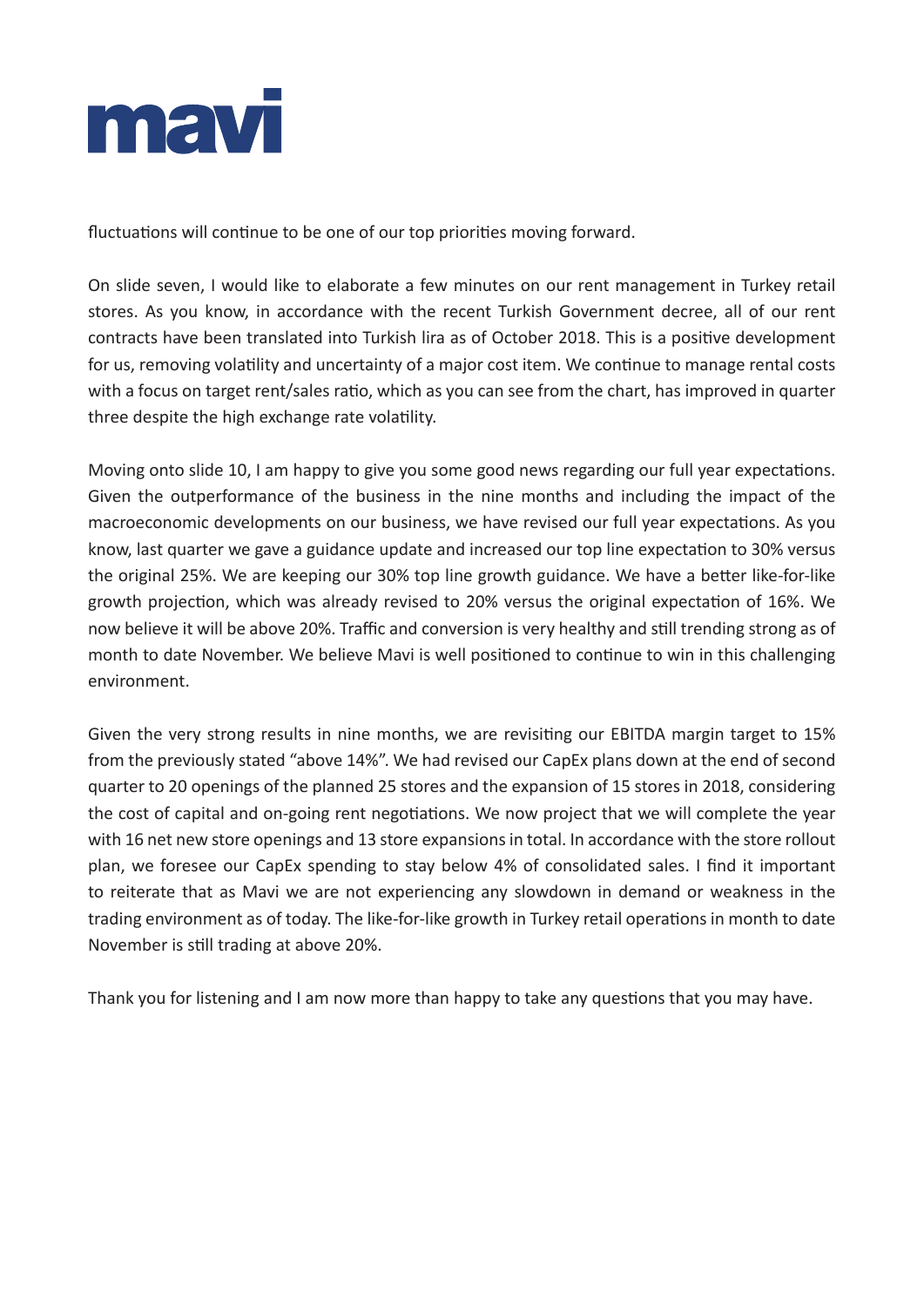

# **Question and Answer Session**

**Operator** [Operator instructions]

Our first question comes from Gorkem Goker from Yapi Kredi. Please go ahead.

# **Gorkem Goker**

My question is regarding your physical expansion plans. You revised this down to 16, but it still suggests nine net openings for the last quarter, I mean, nine openings in a quarter is relatively a high number when compared to earlier quarters. Should we expect any adverse impact on your margins on the last quarter? Also, we see some discounts or campaigns on your shops nowadays more frequently than before. Should we expect a contraction on your gross margin in the last quarter? Thank you.

# **Cüneyt Yavuz**

One good news I just want to reiterate is typically we would have also in quarter three, potentially have opened more stores, but as I mentioned, we held back a little bit and we were also in the midst of negotiating a lot of rent contracts. I am happy to see that we are back on track, the contracts are behind us and I believe, actually, the fact that we will be able to open up nine stores is a good indication that we are back on track to keep our growth and physical expansion going as best as possible under the given economic conditions.

From a margin perspective when I look at how we operate. As you know, we as a company are constantly committing to limiting and bringing down our markdown ratios and make sure that we have higher sell-through rates with better planning. If I look at how we are tracking year-to-date, both from a markdown and sell-through performance, we are really on a solid track, so I would be less worried from that perspective.

From a margin perspective, I will be more proactive, because many others might have a similar question on their minds in terms of where margins might be going. I mentioned this to a couple of our investors who have been coming and visiting us in this time, I just want to reiterate it and take the opportunity once again in this call that our number one priority is being very close to our customers, and making sure that they are keeping the traffic and shopping with us. Hence, my number one priority not only for this quarter four but potentially for the next two, three quarters is going to be being very close to the customer, understanding their income and shopping habits and making sure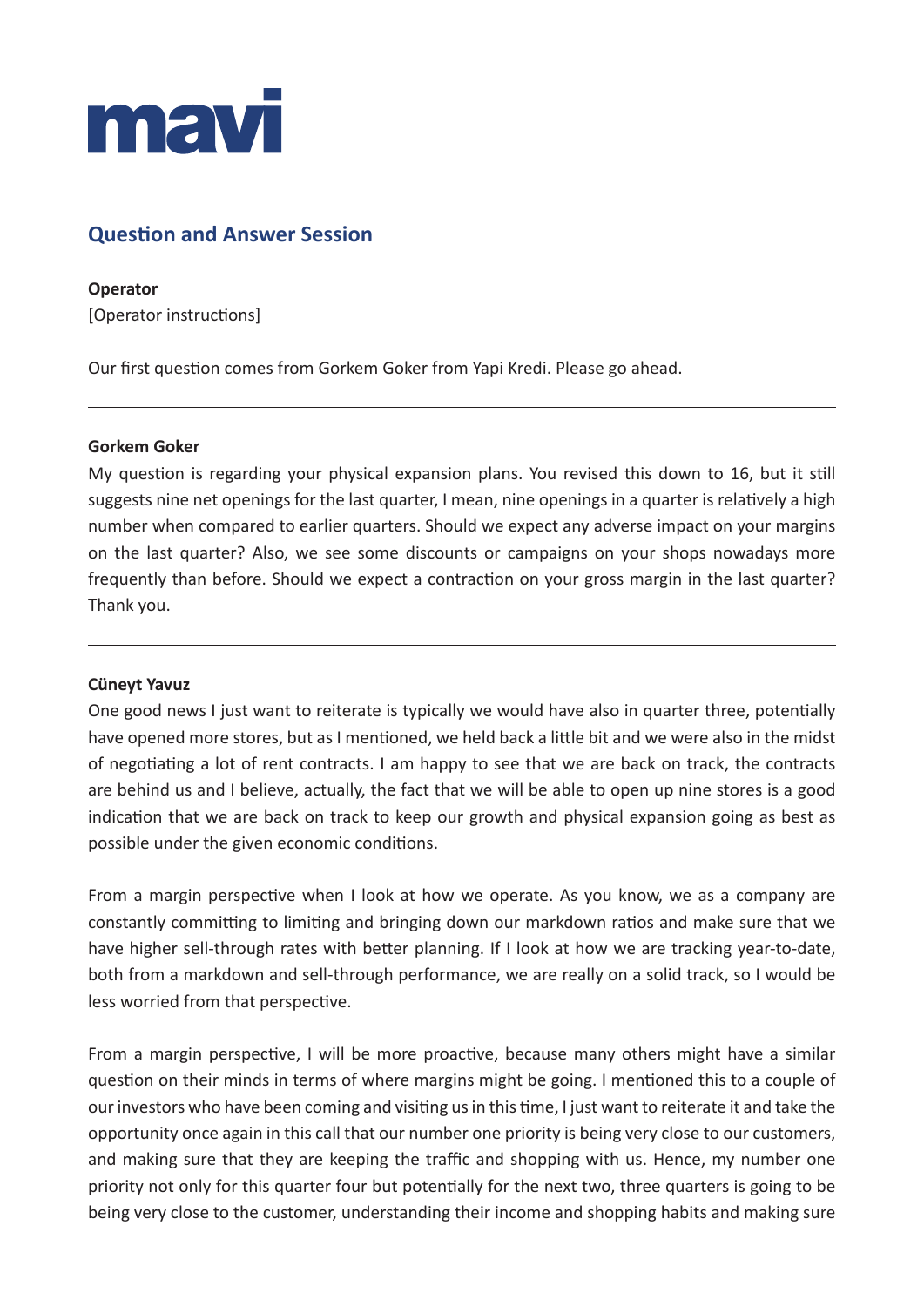

that as Mavi we remain very cognisant of their shopping needs and follow that. Therefore, we will be under pressure of margins, especially also with the increase of cost of goods, but as a company we are working really hard through better planning, better pricing, better markdown management, strong marketing communication, faster turns and more turns and efficient inventory management to negate or offset some of that margin stress that we might have and maintain a good healthy EBITDA margin.

Thank Gorkem for the question and the opportunity for me to clarify some of the points.

#### **Operator**

Our next question comes from Berna Kurbay from BGC Partners. Please go ahead.

#### **Berna Kurbay**

I have three questions. The first one is about foreign currency losses in the income statement. It was labelled as the change in the fair value of forward contracts. I was wondering what the maturity of these contracts are and would it be fair to assume that until the maturity, if Turkish lira continues to appreciate, are we going to continue to see some mark-to-market losses.

My second question is on the competition. When Turkish lira was depreciating, Mavi's price points seemed to have been appreciated by the Turkish consumer. Now, that Turkish lira has started appreciating, how should we think about the competitive situation going forward? Perhaps this is more of a question for the spring/summer season.

Finally, on the margins, you have already touched upon that, but looking out to 2019, would it be fair to say that you have already over delivered on the margin increase front so far in the last two years, and you would be less aggressive on the margin side, but more aggressive on the revenue side. Is that a good way to look at it?

#### **Cüneyt Yavuz**

First and foremost, I'll take the last question and start at the very end. We are tracking and will have reached a level of 15%. And you are right on positioning and pointing out that we have been tracking a little faster than what we projected we would do. Next year, We will be in a better position in quarter four to give you a better guidance, but standing where I am standing today looking into next year, maintaining this 15% EBITDA and staying around those kinds of numbers would be a reasonable assumption going forward.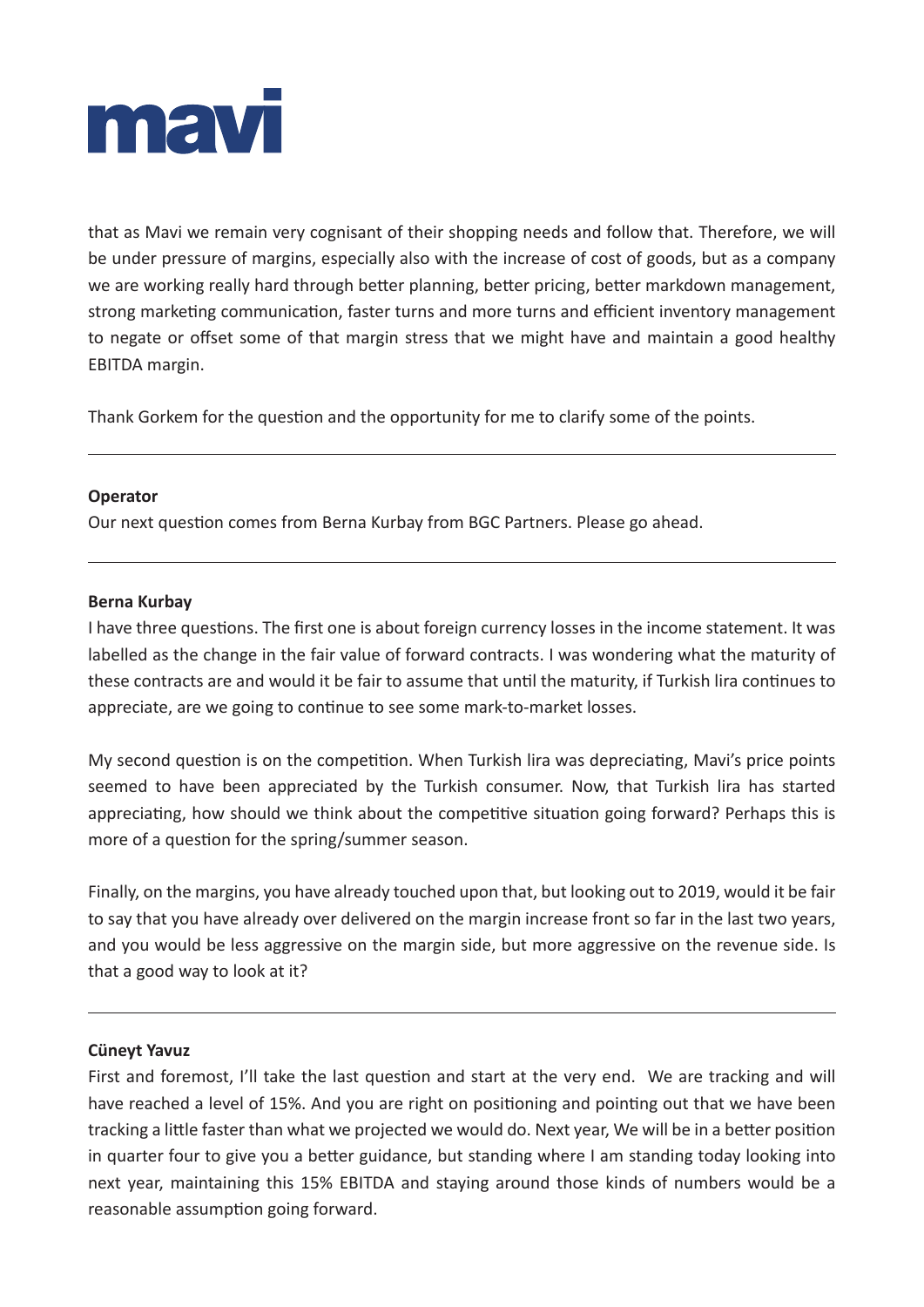

Now, going back to the other point you mentioned, we have decided not to take any more currency risk when the market became too volatile in September and tied all of our open positions for the rest of the year 2018 to forward contracts. We entered into forward contracts to hedge our foreign currency denominated payments, both financial debt and trade payables in September at a substantially higher rate than the prevailing rates and, hence, we booked mark-to-market losses in quarter three 2018. The forward level was at 6.78 USD/TRY and 7.93 EUR/TRY and we will have another TL 8 million potential forward or fx loss loss in quarter four results. In terms of maturity, our maturity is covered until the end of January.

Now, the other point that you brought about in terms of competitive sales and price points, you are right to point out that some of the international brands have been more euro or dollar-denominated and faster to increase their prices, and they were also fast to do markdowns. Whereas Mavi has been more a steady goer. So, again, it goes back to what I was answering previously, we will be very close in monitoring the competition. I don't see any threats due to price volatility, on the contrary, the fact that we are going at it at a sound and one-step-at-a-time pace, we will continue to win in this marketplace.

For next year, although the rates might have come down, it would be fair to say that the exchange rate a year ago in January was around 3.6-3.7, now it Is probably going to settle at around 5-5+, still we will see the international brands doing 30-40% price increases and hence that should give us enough room to manoeuvre and be able to position ourselves.

I would say we have lost a quarter of disruption, hopefully that is behind us. Now, it is a time to, in a way, ameliorate things and recover some of the uncertainties and keep the business moving down the track. Thank you.

# **Operator**

Our next question comes from Gulsen Ayaz from Deniz Investment. Please go ahead.

#### **Gulsen Ayaz**

I have got one question. In six months results, if I am not mistaken, you had 6.9 active loyalty card members, whereas in this quarter, as a percentage you have a number around 5.2 million. How should we interpret this? Is this a result of trading down i.e. you were gaining new customers but losing some of your existing or is there a different explanation?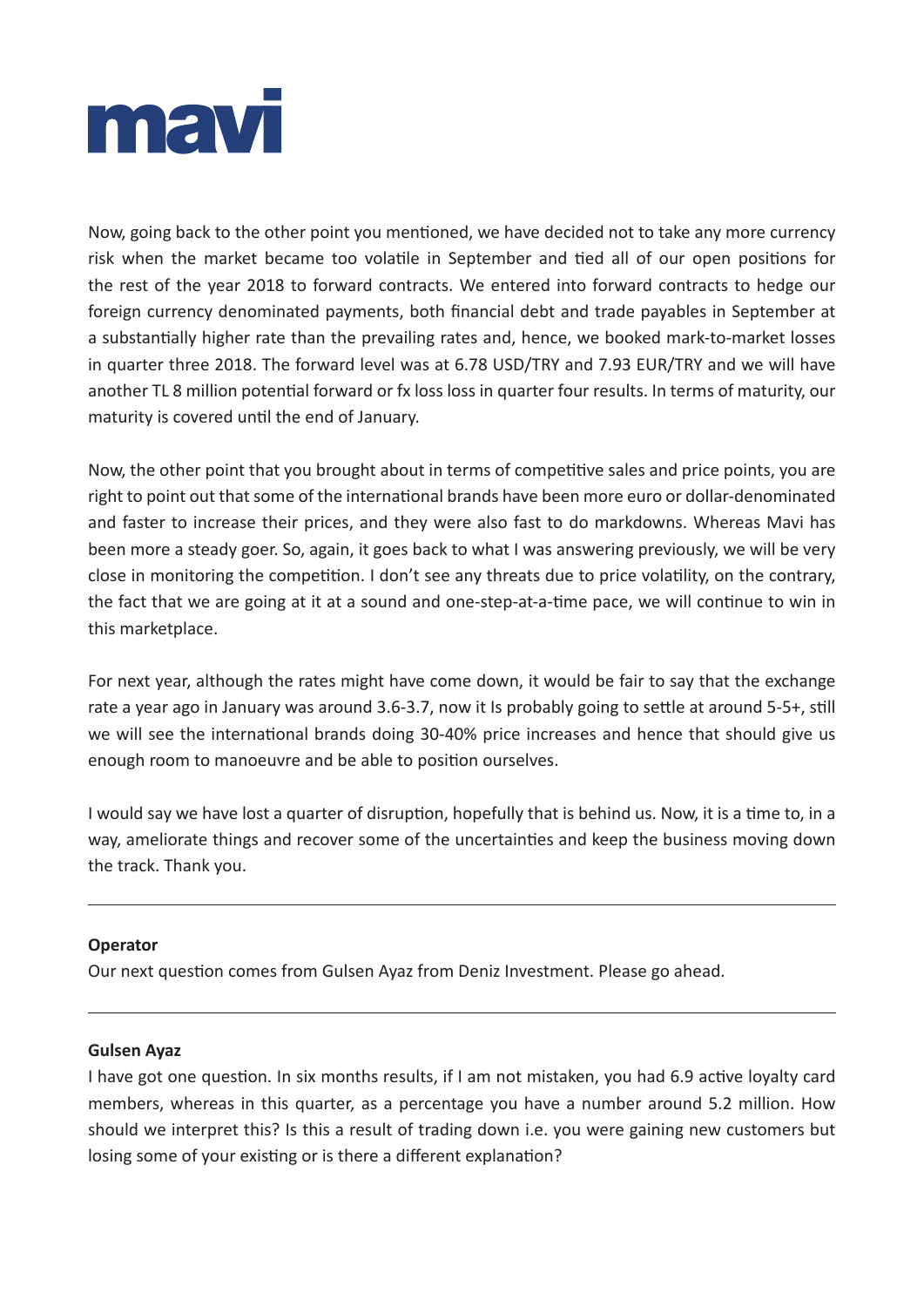# mavi

# **Cüneyt Yavuz**

Thank you for bringing this up, because it is a slight change of how we're reporting. The 6.9 million you see is the gross total sum of customers that are enrolled in the programme. In this presentation, we have decided and added as footnote to page two, but I will reiterate it, it gives us an opportunity to clarify.

Of that gross sum, there is always net active customers who are shopping with us. From here on, starting with this presentation onwards, we have decided to take the inactive or those who are slow to come back and shop with us, out of the system and give a more realistic outlook of who is shopping with us and, hence, we have adapted the number of 5.2. We have internally, just to clarify, have always looked at it that way. The gross and the active, so it is not a change from our internal reporting, but it is also bringing in more transparency in terms of what is happening in terms of our customers to the investment community, but thank you very much for bringing this one up.

# **Operator**

Our next question comes from Ece Mandaci from Tacirler Investment. Please go ahead.

# **Ece Mandaci**

I have got two questions. One is on the like-for-like growth. Could you please provide some insight on your like-for-like growth for the fourth quarter in 2019? And given these price increases in the market and you also made as well, is there slower growth, are you observing on the transaction side for the fourth quarter especially? Also, how should we see for next year in 2019, especially for the first half?

Secondly, when I look at your international store numbers, I see that some store closures are continuing, but one less store in Russia. Is there a strategy change in your Russia business? Do you still continue with your strategy of opening 30 stores in the coming two, three years? Could you please provide some information regarding that? Thank you very much.

# **Cüneyt Yavuz**

Just to reiterate, in quarter four and as part of our guidance, I hope I was clear that we believe that we will continue to maintain a 20+ percent like-for-like, and if you look at month to date November, which is the first month of quarter four, I am happy to report back and as I stated in the presentation, that we don't see any slowdown in terms of footfall, new customer acquisition etc. Right now, of course in terms of that 20% more of it around 12% is coming from basket size and around 7-8% is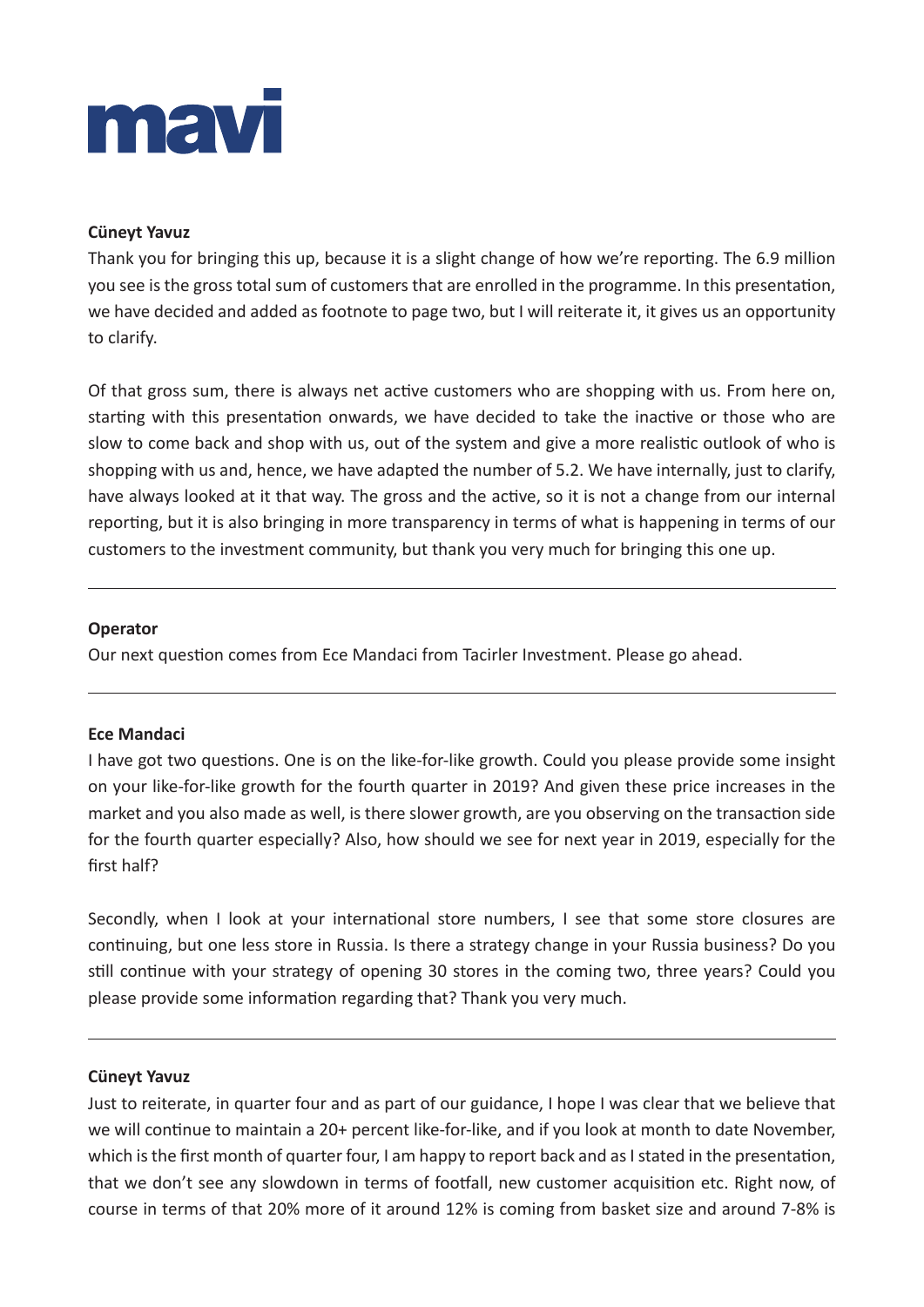

coming from transaction and volume.

I would assume, and if I were in your shoes, the outlook for the next year would not be any lower than these kinds of numbers for quarter one and two of next year, therefore, we are looking into and planning for a continued solid like-for-like performance for the coming next couple of quarters.

In terms of stores and store closures, yes, just to remind you all, in Germany we are closing down our retail operations and reinvesting those funds behind our dotcom and digital efforts, and they are picking up very solidly and I will be able to present more and more information as we move down the quarters, to give you a better feel both from our P&L balance sheet of what is happening in Europe, and also top line growth.

We have closed down one store in Russia, that is also true, but our Russia plans are very solid and actually just after this meeting, we are going to have a Russia meeting. I know that we are very much looking into Russia and how we are expanding and we will come back and open up a lot more stores and I will give you more guidance as we go down the road. Please, when you factor in what we are planning for Russia growth, factor in further retail expansion in Russia, as the stores themselves are performing in positive like-for-like performance and the contribution is in the right setup, so we are, as of today, very much pleased with what is happening in the Russia market. Thank you.

# **Ece Mandaci**

In the Russia business, you mentioned before that you were at EBITDA breakeven right, in the third quarter, is it the same as well?

# **Cüneyt Yavuz**

It would be fair to say that EBITDA is breakeven. It will be because of the CapEx requirements and the investment requirements, the EBITDA margin for the foreseeable future until we come through our threshold of around 30 stores plus, we will remain on an investment mode. We are, right now, at around 14 stores and down the line, probably within this next 12-16 months, 18 months, we will add on another 10 stores and once we crossover the threshold, by the end of 2019, early 2020, we are looking forward to reporting positive EBITDA terrain in the Russian market.

**Operator** [Operator instructions] [No further questions]